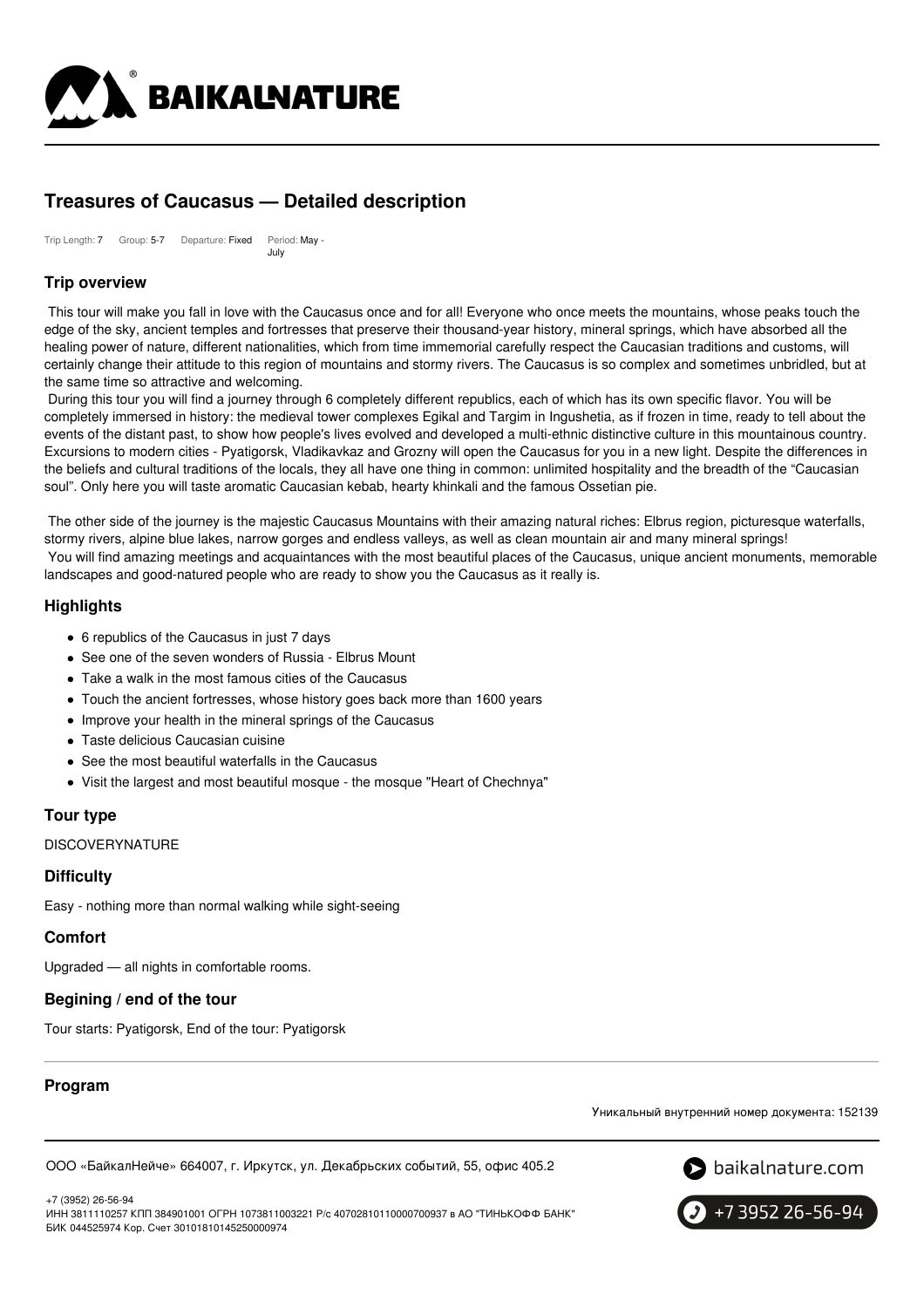

#### **Day 1 — Pyatigorsk and its thermal springs**

- 10:00 Gathering the group in Mineralnye vody city
- 10:30 Transfer to the hotel, check-in
- 12:30 Lunch (Not included)
- 13:30 Pyatigorsk city-tour
- 15:00 Excursion to Zheleznovodsk
- 19:00 Dinner (Not included)

Overnight in the hotel

Hotels: Accommodation in the hotel Intourist, Pyatigorsk, Twin room Comfort: Comfortable accommodation, WC and bath / shower in room

#### **Day 2 — Elbrus - the highest mountain of Russia**

- 07:00 Early breakfast
- 08:00 Transfer to the Mount Elbrus region
- 11:00 Visit of the Adyr-Su ravine
- 12:00 Mount Chequet lift
- 13:00 Lunch in the cafe (Not included)
- 14:00 Mount Elbrus lift
- 16:00 Return to Pyatigorsk
- 19:00 Dinner (Not included)
	- Overnight in the hotel

Hotels: Accommodation in the hotel Intourist, Pyatigorsk, Twin room Comfort: Comfortable accommodation, WC and bath / shower in room

#### **Day 3 — Vladikavkaz - the capital of the Republic of North Ossetia-Alania**

- 08:00 Breakfast in the hotel
- 09:00 Transfer to Vladikavkaz
- 12:00 Walking city-tour
- 14:00 Lunch in the city (Not included)
- 15:00 Transfer to Grozny city
- 17:00 Evening excursion in the city Grozny
- 19:00 Dinner (Not included)
	- Overnight in the hotel

Hotels: Accommodation in the hotel Berkat, Grozny, Twin room Comfort: Comfortable accommodation, WC and bath / shower in room

#### **Day 4 — Treasures of the Mountain Ingushetia**

- 09:00 Breakfast in the hotel
- 10:00 Excursion to the Mountain Ingushetia
- 13:00 Lunch (Not included)
- 15:00 Transfer to Pyatigorsk
- 19:00 Dinner (Not included)
	- Overnight in the hotel

Hotels: Accommodation in the hotel Intourist, Pyatigorsk, Twin room Comfort: Comfortable accommodation, WC and bath / shower in room

#### **Day 5 — Cheguem waterfalls**

Уникальный внутренний номер документа: 152139

ООО «БайкалНейче» 664007, г. Иркутск, ул. Декабрьских событий, 55, офис 405.2

+7 (3952) 26-56-94 ИНН 3811110257 КПП 384901001 ОГРН 1073811003221 Р/с 40702810110000700937 в АО "ТИНЬКОФФ БАНК" БИК 044525974 Кор. Счет 30101810145250000974

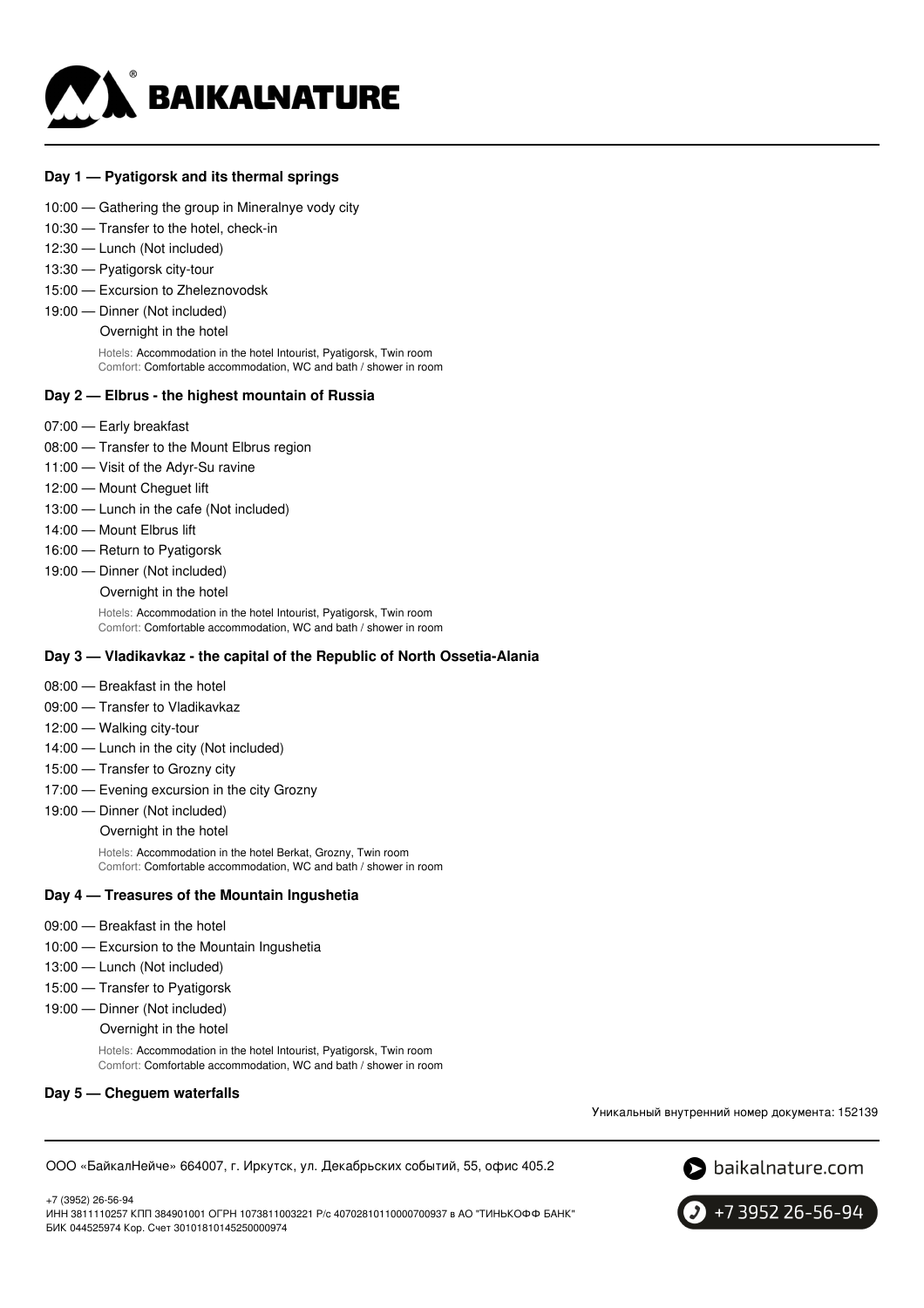

- 09:00 Breakfast in the hotel
- 10:00 Excursion to the Cheguem Gorge
- 13:00 Lunch (Not included)
- 15:00 Return to the city, time at leisure.
	- Overnight in the hotel

Hotels: Accommodation in the hotel Intourist, Pyatigorsk, Twin room Comfort: Comfortable accommodation, WC and bath / shower in room

#### **Day 6 — Nature and culture of the Karachay-Cherkess Republic**

- 08:00 Breakfast in the hotel
- 08:30 Departure to the Dombay valley, Karachay-Cherkess Republic
- 11:00 Stop over near the river Ulu-Murundju
- 12:00 Walking along the Dombay meadow
- 14:00 Lunch (Not included)
- 15:00 Chair-lift to the mounatin Mussa-Achitara
- 16:00 Return to Pyatigorsk in the eveneing
- 19:00 Dinner (Not included)
	- Overnight in the hotel

Hotels: Accommodation in the hotel Intourist, Pyatigorsk, Twin room Comfort: Comfortable accommodation, WC and bath / shower in room

#### **Day 7 — Kislovodsk - the pearl of the Stavropol Krai**

- 09:00 Breakfast in the hotel
- 10:00 Departure to the city of Kislovodsk
- 11:00 Excursion to the city of Kislovodsk
- 13:30 Lunch (Not included)

16:00 — Transfer to the airport to the city of Mineralnye vody, end of the programme

### **Departures**

| <b>Start</b> | <b>End</b> | Basic price per person |
|--------------|------------|------------------------|
| 20.05.2022   | 26.05.2022 | 87300.00 RUB           |
| 24.06.2022   | 30.06.2022 | 87300.00 RUB           |
| 22.07.2022   | 28.07.2022 | 87300.00 RUB           |

### **Note**

The price is given for the group of 5-6 persons. If there are less persons in the group, the price will be recalculated. For some visits foreign tourists need a special permission. We need at least 65 days for preparing this documents.

### **What's included**

+7 (3952) 26-56-94

Уникальный внутренний номер документа: 152139





+7 3952 26-56-94

ИНН 3811110257 КПП 384901001 ОГРН 1073811003221 Р/с 40702810110000700937 в АО "ТИНЬКОФФ БАНК" БИК 044525974 Кор. Счет 30101810145250000974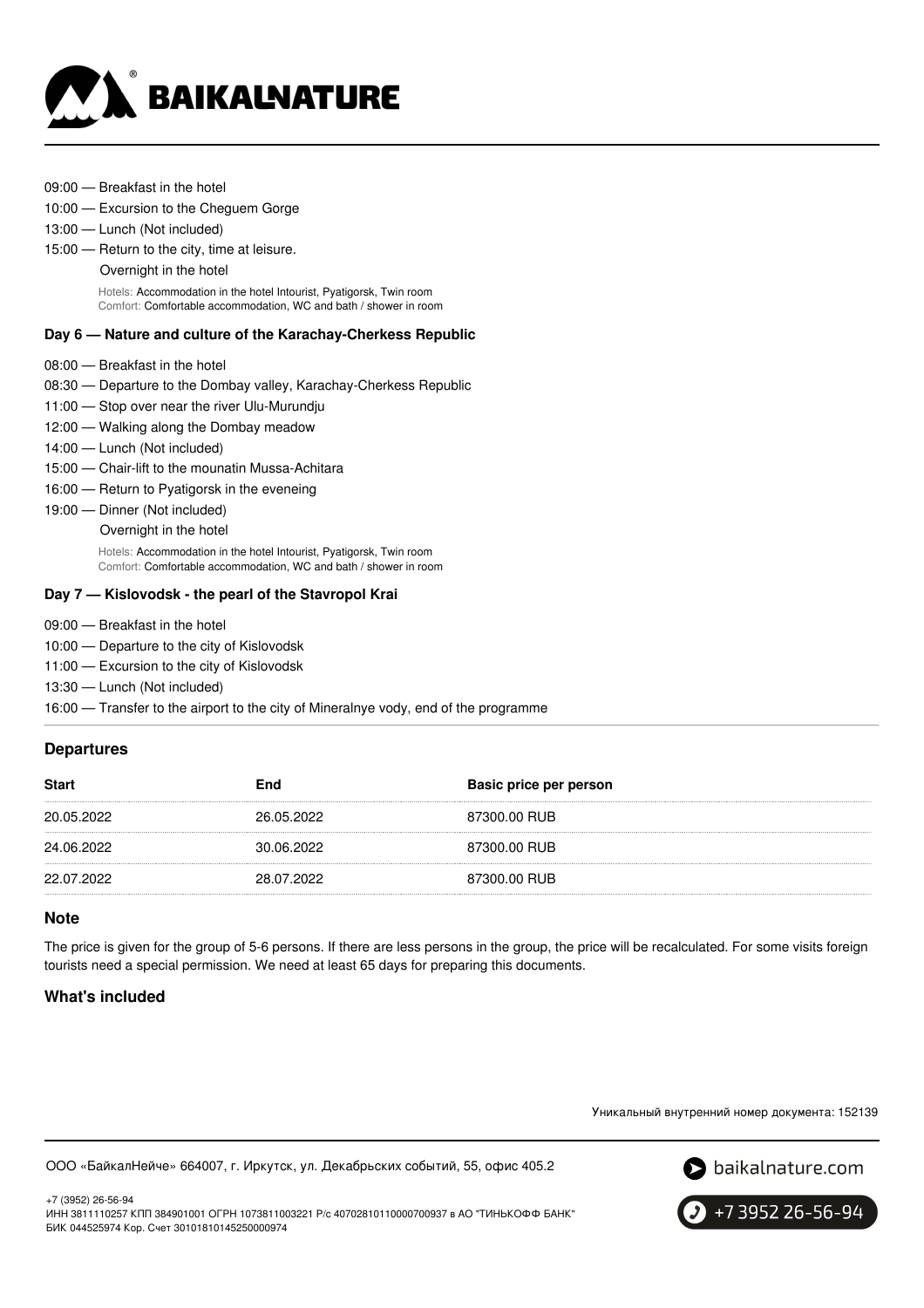

#### **Price includes**

- Accommodation as per itinerary
- Transport as per itinerary
- Excursions and visits as per itinerary
- Letter of invitation
- Administrative registration
- English-speaking guide services
- Meals according to the program
- Breakfasts

# **Checklist & Equipment**

We recommend you to pack all your stuff in two bags: a small backpack and a large travelling bag.

SMALL BACKPACK: will be useful for carrying your personal belongings during the day (camera, film, personal medication, bottled water, etc.) You will also use it as hand luggage during air travel for all your heavy (to lighten the travel bag in the luggage compartment), fragile (camera, etc.) and necessary (toilet bag, etc.) things.

BIG TRAVEL BAG or BIG BACKPACK: must contain the rest of your stuff. It will be in the luggage compartment during the flight. It will be transported by vehicles.

# **Recommended checklist**

**Shorts** T-shirts Socks Cap or hat to protect against sun Comfortable walking shoes (like Vibram or similar) Comfortable shoes for city Sunscreen for skin and lips Sunglasses with filter Flask Towel **Swimsuit** Wipes

### **Meals**

If you are a vegetarian or have any particular preferences, please let us know, so we could adapt the menu.

# **Visa**

You need a tourist visa to travel to Russia. It can be issued for a maximum period of 30 days. Your passport has to be valid for at least six months after the expiry date of your visa and to have at least two blank pages.

BaikalNature offers visa support and has created "BaikalNature letter of invitation" package. If you buy a BaikalNature tour, this package is absolutely free; when you buy any other BaikalNature service, you will have to pay for this package. For more information please conact your nearest Russian Embassy or Visa Application Center.

### **Money**

The Russian currency is ruble. In all cities and many large villages of Russia, you can easily withdraw rubles, using a Visa or MasterCard, from ATMs, located in banks, department stores or hotel lobbies, some of them are open 24 hours a day. If you have euros or dollars with

Уникальный внутренний номер документа: 152139

ООО «БайкалНейче» 664007, г. Иркутск, ул. Декабрьских событий, 55, офис 405.2



+7 (3952) 26-56-94 ИНН 3811110257 КПП 384901001 ОГРН 1073811003221 Р/с 40702810110000700937 в АО "ТИНЬКОФФ БАНК" БИК 044525974 Кор. Счет 30101810145250000974



#### **Price does not include**

- Personal expenses and tips
- Visa fees and travel insurance
- Beverages
- Airline tickets
- Reserves and national parks entrance permissions